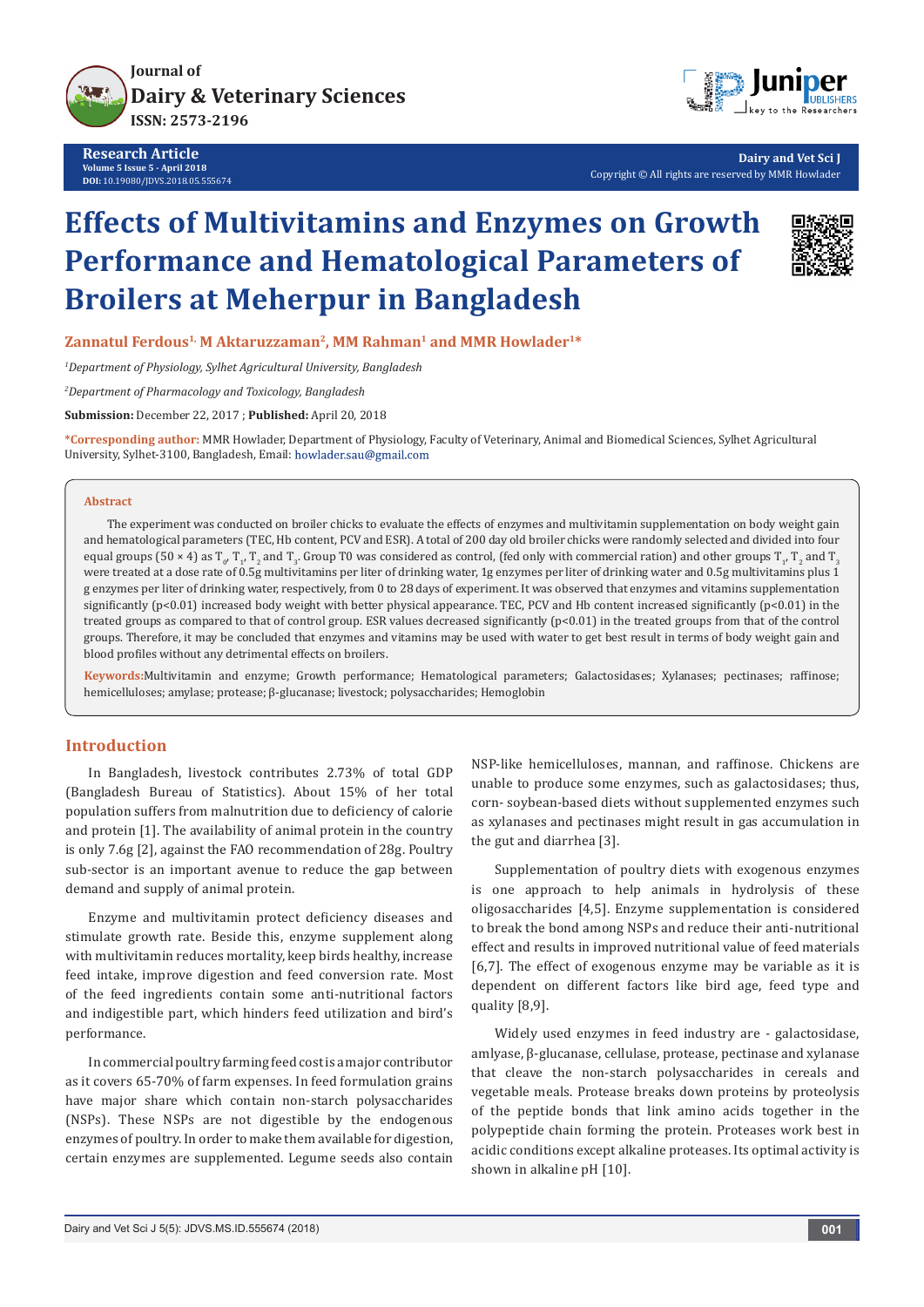Based on the above mentioned perspective, the present research work was undertaken to fulfill the following research objectives:

a. To evaluate the effect of enzymes and multivitamins supplementation on growth performance in broilers.

b. To study the effect of enzymes and multivitamins supplementation on broiler in terms of hematological parameters (TEC, Hb, PCV and ESR).

## **Materials and Methods**

The experiment was conducted under the department of physiology, Sylhet Agricultural University. The hematological test was performed at Upazila Veterinary Hospital, Gangni, Meherpur.

For this study a total of 200 day old chicks were purchased from C.P Company Ltd and randomly divided into four (4) equal groups (50×4) and numbered them as group  $T_0$ ,  $T_1$ ,  $T_2$  and  $T_3$ . Group  $T_0$  was considered as control. Birds were housed into a well ventilated, proper atmosphere and hygienic condition. The broilers were feed with standard broiler starter and broiler finisher ration throughout the experimental period. Group  $T<sub>1</sub>$  was treated with supplementation of  $1$ gm enzymes/liter drinking water. Group  $T_z$  was treated with supplementation of  $0.5$ gm vitamins/liter drinking water and Group T<sub>3</sub> was treated with supplementation of 1gm enzymes plus 0.5gm vitamins/liter drinking water. Initial body weight of each bird was recorded just prior to segregation and kept them into pens. Fresh, clean and normal drinking water was made available for all times to the birds. Feeder and waterier were provided to the birds according to the recommendation of Panda et al. Each pen was 2.5ft×2ft and was allotted for 200 birds. Therefore, floor space provided for each bird was 1fT<sup>2</sup>. Fresh and dry rice husk was used as litter at a depth of about 4cm. As per head the old litter material was changed using new rice husk to prevent birds from fungal or coccidian attack. The birds were exposed to a continuous lighting of 12 hours a day. During night electric birds were used to provide necessary light. In order to maintain required temperature and humidity inside the pen all the windows of the farm were kept open during day and at night electric bulb were provided as a source of heat. Body weight was recorded at 7 days interval up to the end of the 28 days of experimental period and collection of blood sample for hematological study (TEC, Hb, PCV and ESR) by acid hematin method. For hematological test 5ml of blood was collected with anticoagulant in the sterile glass test tubes.

After collection of data from the farm, verified to eliminate errors and inconsistencies. Then the data were tabulated into computer. The data generated from this study was entered in Microsoft excel worksheet, organized and processed for further analysis. All data were analyzed by One-way ANOVA using Minitab 17 Statistical Software. Finished test was further done for comparison of means.

#### **Results**

Body weight on 7 days of age (day 0 of experiment) was more or less similar. Highest body weight was recorded in group  $\text{T}_3$  and lowest in group  $\text{T}_0$ . The recorded body weight was 125.24±2.04gm in group  $T_{0}$ , 128.32gm in group  $T_{1}$ , 130.35 in group T<sub>2</sub> and  $132.25 \pm 3.39$ gm in group T<sub>3</sub>.

On 14 days of age  $(7<sup>th</sup>$  day of experiment) it was observed that the body weight in control group T $_{\rm o}$  was 530.56±3.53 gm, in group  $T_1$  was 550.43±5gm, in group  $T_2$  was 535.34±7.91gm and in group  $T_3$  was 563.21±8.60gm. All the data were statistically significant (p˂0.01). The highest and lowest body weight was observed as 563.21±8.60gm and 530.56±3.53gm, respectively.

On 21 days of age (14th day of experiment) the body weight in control group  $T_0$  was 901.24 $\pm$ 13.45gm and in the treated groups were 955.54±8.43gm in group T<sub>1</sub>, 949.37±16.58gm in group T<sub>2</sub> and  $1059.65\pm22.49$ gm in group T<sub>3</sub>. The increased rates were statistically significant (p˂0.01). The highest body weight was recorded in treated group  $\text{T}_3$  and lowest in control group  $\text{T}_0$ . But among the treated groups the lowest body weight was recorded in group  $\texttt{T}_{\textup{o}}$ . But among the treated groups the lowest body weight was recorded in group  $\mathrm{T}_2$ .

On 28 days of age  $(21<sup>th</sup>$  day of experiment) the body weight in control group  $T_0$  was recorded 1646.25±32.64gm and in the treated groups were  $1/10.34\pm46.36$ gm in group  $T_{1'}$  $1670.64\pm43.01$ gm in group T<sub>2</sub> and  $1865.54\pm26.93$ gm in group T<sub>3</sub>. The average body weight of all treated groups were statistically significant (p˂0.01) than the control group. The highest body weight was recorded in treated group  $\text{T}_3$  and lowest in control group  $\mathrm{T}_{_{0}}$ .

On 35 days of age  $(28<sup>th</sup>$  day of experiment) the body weight in control group  $T_0$  was recorded 2120.74±46.37gm and in the treated groups were 2250.34±43.01gm in group  $T_{1}$ , 2140.64±35.36gm in group  $T_{2}$  and 2520.47±98.23gm in group T<sub>3</sub>. The highest body weight was recorded in group T<sub>3</sub> (2520.47±98.23gm).

| Group    | No of Birds | <b>Body Weight Gain (gm)</b> |                                |                                 |                                  |                            |  |
|----------|-------------|------------------------------|--------------------------------|---------------------------------|----------------------------------|----------------------------|--|
|          |             | 0 <sub>day</sub>             | $7th$ day                      | $14th$ day                      | $21st$ day                       | $28th$ day                 |  |
| <b>T</b> | 50          | $125.24 \pm 2.04$            | $530.56 \pm 3.54$ <sup>d</sup> | $901.24 \pm 13.45$ <sup>d</sup> | $1646.25 \pm 32.64$ <sup>d</sup> | 2120.74±46.37 <sup>d</sup> |  |
|          | 50          | $128.32 \pm 2.55$            | $550.43 \pm 7.91$ <sup>b</sup> | $955.54 \pm 16.58$ <sup>b</sup> | $1710.34 \pm 43.01^{\circ}$      | 2250.34±35.36 <sup>b</sup> |  |
| m        | 50          | $130.35 \pm 3.53$            | $535.34 \pm 5.00^{\circ}$      | $949.37 \pm 8.43$               | $1670.64\pm46.36^{\circ}$        | $2140.64\pm43.01$ °        |  |
| m.       | 50          | $132.25 \pm 3.39$            | $563.21 \pm 8.60$ <sup>a</sup> | 1059,65±22.49 <sup>a</sup>      | $1865.54 \pm 26.93$ <sup>a</sup> | 2520.47±98.23 <sup>a</sup> |  |

**Table 1:** Effect of vitamins and enzymes on body weight of broilers

\*Values followed by different superscript in the same column differ significantly p<0.01.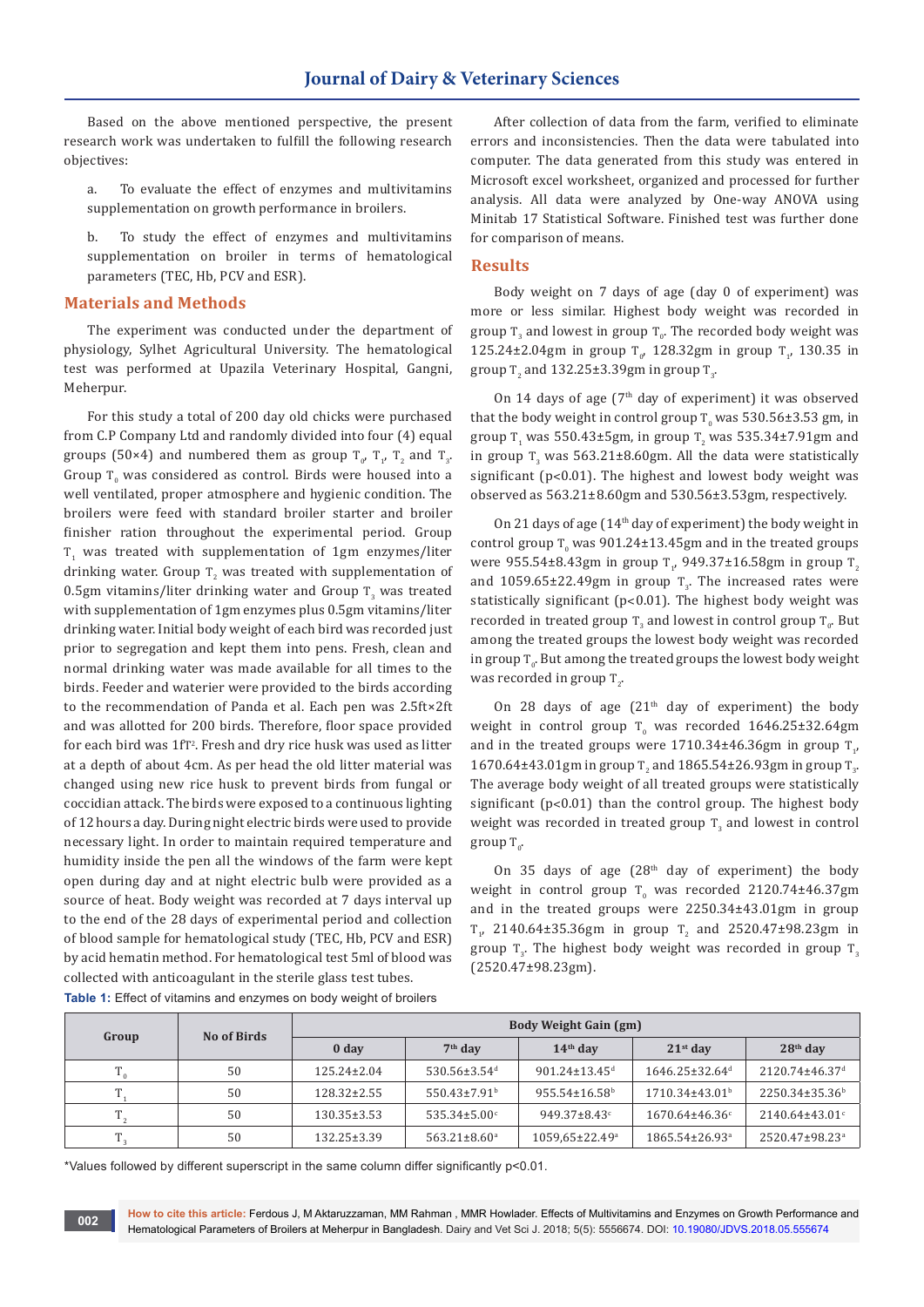Body weight recorded on 14, 21, 28 and 35 days of age shows increased body weight and Increase body weight was gradual in group  $T_0$  but increase in other groups was rapid in comparison to control group. Total Erythrocyte count is presented in Table 1. On the final day of experiment (35 days of age) the values of TEC in control group  $T_{0}$  was 2.71±0.04million/mm<sup>3</sup> and in the treated group  $T_1$  was  $3.00\pm0.02$ million/mm<sup>3</sup>, Group  $T_2$  was  $3.26\pm0.20$ million/mm<sup>3</sup> and group T<sub>3</sub> was  $3.29\pm0.21$ million/mm<sup>3</sup>. The highest values of TEC was in the group  $\texttt{T}_3(3.29\pm 0.21\text{million}/$ mm<sup>3</sup>) and lowest in control group  $T_0$  (2.71±0.04million/mm<sup>3</sup>). All the values of treated groups were significantly higher than the control group  $T_{0}$ .

| Group          | No of Birds | TEC (millions/mm <sup>3</sup> ) | $Hb$ (gm/dl)                 | PCV(%)                        | <b>ESR</b>                   |
|----------------|-------------|---------------------------------|------------------------------|-------------------------------|------------------------------|
| T <sub>0</sub> | 50          | $2.71 \pm 0.04$ <sup>c</sup>    | $7.64 \pm 0.15$ <sup>c</sup> | $27.99 \pm 0.18$ °            | $2.40 \pm 0.12$ <sup>a</sup> |
| T <sub>1</sub> | 50          | $3.00 \pm 0.02$ <sup>ab</sup>   | $8.38 \pm 0.14^b$            | $30.24 \pm 0.31^b$            | $2.00 \pm 0.29$ <sup>b</sup> |
| T <sub>2</sub> | 50          | $3.26 \pm 0.20$ <sup>a</sup>    | $8.70 \pm 0.21$ <sup>b</sup> | $30.80 \pm 0.21$ <sup>b</sup> | $1.98 \pm 0.16^b$            |
| T <sub>3</sub> | 50          | $3.29 \pm 0.21$ <sup>a</sup>    | $9.08 \pm 0.40^{\circ}$      | $31.08 \pm 0.35$ <sup>a</sup> | $1.50 \pm 0.16$ <sup>c</sup> |

**Table 2:** Effect of vitamins and enzymes on hematology of broilers.

\*Values followed by different superscript in the same column differ significantly p<0.01.

Hemoglobin content in different groups of bird is presented in Table 2. On the final day of experiment (35 days of age) the values of Hb content in control group  $T_0$  was 7.64±0.15gm/ dl and the treated group  $T_1$  was 8.38±0.14gm/dl, group  $T_2$  was  $8.70\pm0.21$ gm/dl and group T<sub>3</sub> was  $9.08\pm0.40$ gm/dl. The highest value of Hb content was recorded in group  $T_{3}$  (9.08±0.40 gm/ dl) and lowest value of Hb content was recorded in group  $T_0$ (7.64±0.15gm/dl). All the values of packed cell volume (PCV) is presented in Table 2. On the final day of experiment PCV value of groups  $T_{0}$ ,  $T_{1}$ ,  $T_{2}$  and  $T_{3}$  were 27.99±0.18%, 30.24±0.31%, 30.80±0.21% and 31.08±0.35% respectively. The highest value was recorded in group  $T_{3}$  (31.08±0.35%) and lowest value was recorded in group  $T_0$  (27.99±0.18%). All the values of treated groups were significantly higher than the control group  $\rm T_{0}.$ 

Erythrocyte sedimentation rate (ESR) is presented in table 2. On the final day of experiment ESR value of groups  $T_{0}$ ,  $T_{1}$ ,  $T_{2}$ and  $T_{3}$  were 2.40±0.12, 2.00±0.29, 1.98±0.16 and 1.50±0.16mm in 1<sup>st</sup> hour respectively. The lowest value was found in group  $T<sub>3</sub>$  $(1.50\pm0.16$  mm in first hour) and highest was in control group T<sub>o</sub> (2.40±0.12mm in first hour). All the value of treated groups were significantly (p<0.01) decreased than the control group  $\mathrm{T_{0^{\prime}}}$ 

### **Discussion**

The increased rate of body weight gain in the treated groups might be due to an increased feed intake, feed consumption, utilization, digestion, absorption and metabolism of supplied feed nutrient specially protein essential for their health and body weight gain. Increased live weight for addition of enzymes was similar to previous findings [11-15]. They concluded that improved feed utilization by exogenous enzyme is responsible for an increased live weight in broilers. This finding contradicts with the report of Preston. who found that enzyme inclusion did not improve performance. This work also deferred earlier report of who reported that live weight did not increase with enzyme supplementation in barley and triticale based diets.

The increased weight in present finding resembles Villar who reported that weight gain and feed efficiency increased statistically with vitamin supplementation. This present work is also in agreement with the earlier reports of Khatun, Gavrilona [16-18].

The increased level of total erythrocyte count, hemoglobin content and packed cell volume might be due to the initiative effects on hemopoietic organs. There are some vitamins such as vitamin  $B_{12}$ , pantothenic acid, folic acid and biotin which are essential for normal growth of the hemopoietic organs and erythropoiesis. The concentration of erythrocytes may be influenced by certain vitamins and drugs. The hematological parameters of present finding resembles to that of Dukes [19] who reported that the number of erythrocytes and other components of blood varied due to the influence of age, sex, environment, exercise, nutritional status and climate.

But the result of hematological parameters are contrary to Cengiz [20], who observed that there were not any significant effects on blood parameters (RBC, HB, PCV and TLC) after given vitamin. In group  $\text{T}_\text{1}$  and  $\text{T}_\text{2}$  multivitamins and enzymes were used respectively and the results of these two groups are in agreement with previous different studies. But in group  $T_3$  multivitamins and enzymes together were used and better results than that of group  $T_1$  and  $T_2$  were found [21-26].

#### **Acknowledgement**

This work was funded by The Ministry of Science and Technology, Government of Bangladesh through their fellowship scheme.

#### **References**

1. Huque QME (1999) Poultry production research programmes, nutrition, feeding and management programmes. Nutritional status of native poultry under scavenging. A Hand Book on Research Achievements and Activities, Bangladesh livestock Research Institute, Savar, Dhaka, Bangladesh.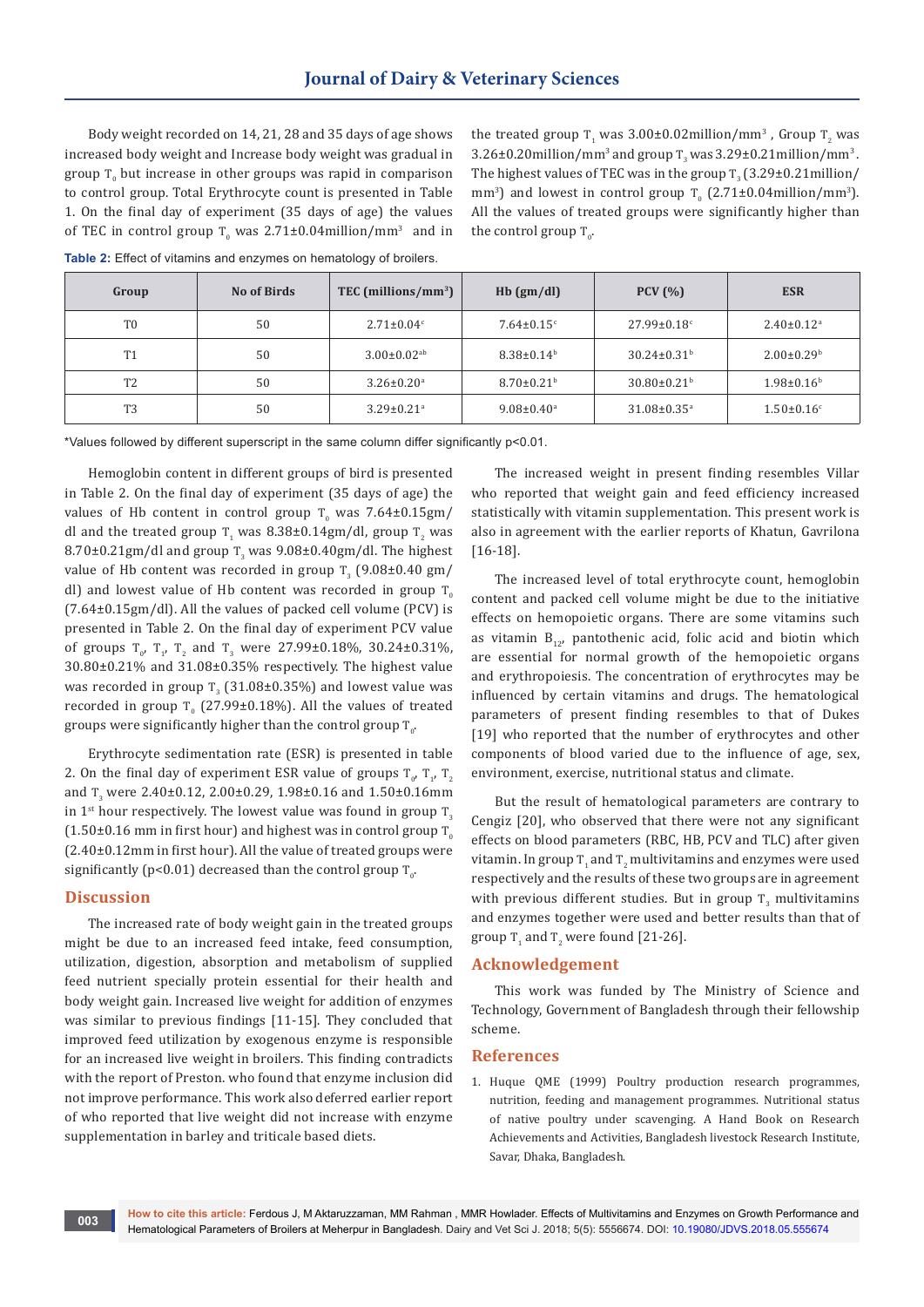- 2. Huque KS, Sarker MSK, Huque QME, Islam MN (2001) Duck production in the Sylhet basin of Bangladesh prospects and problems. Proceedings of WPSA. 2nd International Poultry Show and Seminar 16(17): 40-51.
- 3. [Jaroni D, Scheideler SE, Beck M, Wyatt C \(1999\) The effect of dietary](https://www.ncbi.nlm.nih.gov/pubmed/10438127)  [wheat middlings and enzyme supplementation. 1. Late egg production](https://www.ncbi.nlm.nih.gov/pubmed/10438127)  [efficiency, egg yields, and egg composition in two strains of Leghorn](https://www.ncbi.nlm.nih.gov/pubmed/10438127)  [hens. Poult Sci](https://www.ncbi.nlm.nih.gov/pubmed/10438127) 78: 841-847.
- 4. Kidd MT, Morgan GW, Zumwalt CD (2001) Galactosidase enzyme supplementation to corn and soybean meal broiler diets J appl Poult Res 10: 186-193.
- 5. [Graham KK, Kerley MS, Firman JD, Allee GL \(2002\) The effect of](https://www.ncbi.nlm.nih.gov/pubmed/12162338)  [enzyme treatment of soybean meal on oligosaccharide disappearance](https://www.ncbi.nlm.nih.gov/pubmed/12162338)  [and chick growth performance. Poult Sci 81: 1014-1019.](https://www.ncbi.nlm.nih.gov/pubmed/12162338)
- 6. [Giraldo LA, Tejido ML, Ranilla MJ, Ramos S, Carro MD \(2008\) Influence](https://www.ncbi.nlm.nih.gov/pubmed/18344313)  [of direct-fed fibrolytic enzymes on diet digestibility and ruminal](https://www.ncbi.nlm.nih.gov/pubmed/18344313)  [activity in sheep fed grass hay-based diet](https://www.ncbi.nlm.nih.gov/pubmed/18344313)*.* J Anim Sci 86: 1617-1623.
- 7. [Balamurugan R, Chandrasekaran D \(2009\) Effect of multi enzyme](http://www.indjst.org/index.php/indjst/article/view/29677)  [supplementation on weight gain, feed intake, feed efficiency and blood](http://www.indjst.org/index.php/indjst/article/view/29677)  [glucose in broiler chickens](http://www.indjst.org/index.php/indjst/article/view/29677)*.* Indian J Sci Technol 3: 193-195.
- 8. [Bedford MR \(2000\) Exogenous enzymes in monogastric nutrition](https://www.sciencedirect.com/science/article/pii/S0377840100001553)[their current value and future benefits. Anim Feed Sci Technol 86: 1-13.](https://www.sciencedirect.com/science/article/pii/S0377840100001553)
- 9. Acamovic T (2001) Commercial application of enzyme technology for poultry production. World Poult Sci J 57: 225-243.
- 10. Barrett AJ, Rawlings ND, Woessner JF (2003) The handbook of proteolytic enzymes (2nd edn.), Academic Press.
- 11. [Meng X, Slominski BA, Nyachoti CM, Campbell LD, Guenter W](https://www.ncbi.nlm.nih.gov/pubmed/15685940)  [\(2005\) Degradation of cell wall polysaccharides by combinations of](https://www.ncbi.nlm.nih.gov/pubmed/15685940)  [carbohydrase enzymes and their effect on nutrient utillization and](https://www.ncbi.nlm.nih.gov/pubmed/15685940)  [broiler chicken performance. Poult Sci](https://www.ncbi.nlm.nih.gov/pubmed/15685940) 84(1): 37-47.
- 12. [Samarasinghe K, Messikommer R, Wenk C \(2000\) Activity of](https://www.ncbi.nlm.nih.gov/pubmed/10836257)  [supplemental enzymes and their effect on nutrient utilization and](https://www.ncbi.nlm.nih.gov/pubmed/10836257)  [growth performance of growing chickens as affected by pelleting](https://www.ncbi.nlm.nih.gov/pubmed/10836257)  temperature. *[Arch Tierernahr](https://www.ncbi.nlm.nih.gov/pubmed/10836257)* 53(I): 45-58.
- 13. [Saleh F, Tahir M, Ohtsuka A, Hayashi K \(2005\) A mixture of pure](https://www.ncbi.nlm.nih.gov/pubmed/16359115)  [cellulase, hemicellulase and pectinase improves broiler performance.](https://www.ncbi.nlm.nih.gov/pubmed/16359115)  Br Poult Sci [46\(5\): 602-606.](https://www.ncbi.nlm.nih.gov/pubmed/16359115)
- 14. [Silva SS, Smithard RR \(2002\) Effect of enzyme supplementation of a](https://www.ncbi.nlm.nih.gov/pubmed/12047093)  [ryebased diet on xylanase activity in the small intestine of broilers](https://www.ncbi.nlm.nih.gov/pubmed/12047093)  [and on nutrient disgestibility and growth performance of the birds. Br](https://www.ncbi.nlm.nih.gov/pubmed/12047093)  [Poult Sci 43\(2\): 274-282.](https://www.ncbi.nlm.nih.gov/pubmed/12047093)
- 15. Biswas T, Mandal L, Sarker SK (1999) Studies of enzymes supplementation and herbal preparation at different levels of energy on the performance of broilers. J Interac 3(1): 53-58.
- 16. Katun A (1982) Study the effect of the using different types of vitamins on the performance of broiler chicks. M.Sc. thesis, Department of Poultry Science, BAU, Mymensingh.
- 17. Gavrilona OA, Koturanov PN, Kadamanova LD, Maslovsul KS, Tatarinov NA (1989) Effect of vitamin on productivity of farm animals and birds Poult Abs 15(12): 340.
- 18. Christmas RB, Hars RH, Sloan DR (1995) The Absence of Vitamins and trace mineral and broiler performance. J Appl Poult Res 4(4): 407-410.
- 19. Dukes HH (1995) The Physiology of Domestic Animals,  $(7<sup>th</sup>$ edn), Bailers Tindal and Co. London Poult Sci 47: 245-247.
- 20. Cengiz E, Tumen A, Yakar N (1993) Result of blood analysis of broiler fed different level of vitamin mixture. Fark Miktarlardavitaminiilebeslenenpiliclerdeazikananalizleri, Veteriner Fakultesi Dergisi Uludag Universitesi 12(3): 49-53.
- 21. Bangladesh Bauru of Statistics (2009) Year Book of Agricultural Statistics of Bangladesh. Bangladesh Bureau of Statistics. Ministry of Planning, Government of People's Republic of Bangladesh.
- 22. Irish GG, Barbour GW, Classen HL, Tyler RT, Bedford MR (1995) Removal of the galactosides of source from soybean meal using either ethanol extraction or exogenous galactosides and broiler performance. Poult Sci 74: 1484-1494.
- 23. [Preston CM, Mc Kracken KJ, Mc Allister A \(2000\) Effect of diet form and](https://www.ncbi.nlm.nih.gov/pubmed/11081428)  [enzyme supplementation on growth, efficiency and energy utilisation](https://www.ncbi.nlm.nih.gov/pubmed/11081428)  [of wheat-based diets for broilers.Br Poult Sci](https://www.ncbi.nlm.nih.gov/pubmed/11081428) 41(3): 324-331.
- 24. Veldman A, Vahl HA (1994) Xylanase in broiler diets with differences in characteristics and content of wheat*.* Br Poult Sci 35: 537-550.
- 25. [Villar PG, Diaz CA, Guinzberg GE, Pablos JL, Pina E \(2002\) Effect](https://www.ncbi.nlm.nih.gov/pubmed/12013467)  [of dietary supplementation with vitamin C or Vitamin E growth](https://www.ncbi.nlm.nih.gov/pubmed/12013467)  [performance in broilers at risk of developing ascites syndrome. Am J](https://www.ncbi.nlm.nih.gov/pubmed/12013467)  [Vet Res 63\(5\): 673-686.](https://www.ncbi.nlm.nih.gov/pubmed/12013467)
- 26. [Wu G, Bryant MM, Voitle RA, Roland SRDA \(2005\) Effect of β-mannanase](https://www.ncbi.nlm.nih.gov/pubmed/15971526)  [in corn-soy diets on commercial Leghorns in second cycle hens. Poult](https://www.ncbi.nlm.nih.gov/pubmed/15971526)  [Sci 84: 894-897.](https://www.ncbi.nlm.nih.gov/pubmed/15971526)